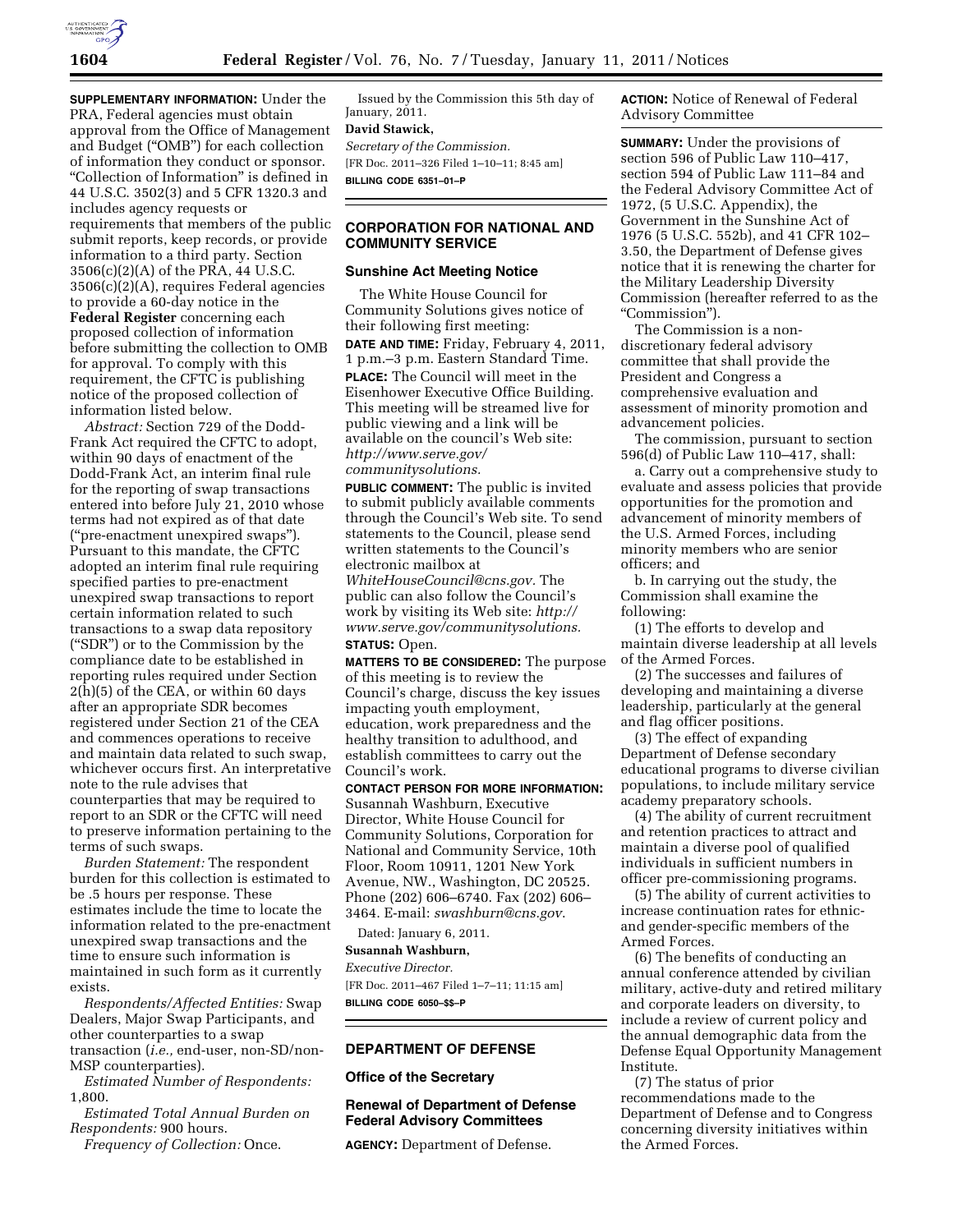(8) The incorporation of private sector practices that have been successful in cultivating diverse leadership.

(9) The establishment and maintenance of fair promotion and command opportunities for ethnic- and gender-specific members of the Armed Forces at the 0–5 grade level and above.

(10) An assessment of pre-command billet assignments of ethnic-specific members of the Armed Forces.

(11) An assessment of command selection of ethnic-specific members of the Armed Forces.

(12) The development of a uniform definition, to be used throughout the Department of Defense, of diversity that is congruent with the core values and vision of the Department of Defense for the future workforce.

(13) The existing metrics and milestones for evaluating the diversity plans of the Department of Defense (including the plans of the Military Departments) and for facilitating future evaluation and oversight.

(14) The existence and maintenance of fair promotion, assignment, and command opportunities for ethnic- and gender-specific members of the Armed Forces at the levels of warrant officer, chief warrant officer, company and junior grade, field and mid-grade, and general and flag officer.

(15) The current institutional structure of the Office of Diversity Management and Equal Opportunity of the Department of Defense, and of similar officers of the Military Departments, and their ability to ensure effective and accountable diversity management across the Department of Defense.

(16) The options available for improving the substance or implementation of current plans and policies of the Department of Defense and the Military Departments.

No later than 12 months after the date on which the Commission first meets, the Commission shall submit to the President and Congress a report on its study. The Commission's final report shall include, as a minimum, the following:

a. The findings and conclusions of the Commission;

b. The recommendations of the Commission for improving diversity within the U.S. Armed Forces; and

c. Such other information and recommendations as the Commission considers appropriate.

In addition, the Commission may submit interim reports to the President and Congress as the Commission considers appropriate.

In carrying out its study the Commission, pursuant to section 596(d)(3) of Public Law 110–417, may consult with appropriate private, forprofit, and non-profit organizations and advocacy groups to learn methods for developing, implementing, and sustaining senior diverse leadership within the Department of Defense.

The Commission, pursuant to section 596(b) of Public Law 110–417 and amended by section 594 of Public Law 111–84, shall be comprised of no more than thirty members to include the following:

a. The Director of the Defense Manpower Data Center;

b. The Commandant of the Defense Equal Opportunity Management Institute;

c. An active commissioned officer from each of the Army, Navy, Air Force, and Marine Corps;

d. An active commissioned officer from the National Guard, and an active commissioned officer from the Reserves, each of whom serves or has served in a leadership position with either a Military Department command or combatant command;

e. A commissioned officer or noncommissioned officer of the Coast Guard on active duty;

f. A retired general or flag officer from each of the Army, Navy, Air Force and Marine Corps, a retired general or flag officer from the National Guard, and a retired general or flag officer from the Reserves;

g. A retired flag officer of the Coast Guard;

h. A retired noncommissioned officer from each of the Army, Navy, Air Force and Marine Corps, a retired noncommissioned officer from the National Guard, and a retired noncommissioned officer from the Reserves;

i. Five retired commissioned officers who served in leadership positions with either a Military Department command or combatant command, of whom no less than three shall represent the views of minority veterans;

j. Four individuals with expertise in cultivating diverse leaders in private or non-profit organizations; and

k. An attorney with appropriate experience and expertise in constitutional and legal matters related to the duties and responsibilities of the commission.

The appointment of the Director of the Defense Manpower Data Center and the Commandant of the Defense Equal Opportunity Management Institute shall be based upon their ex-officio position within the Department of Defense.

The Secretary of Defense shall appoint the remaining Commission members, who are not required to be appointed by ex-officio position. Commission members appointed by the Secretary of Defense, who are not fulltime or permanent part-time employees of the Federal Government, shall be appointed to serve as experts and consultants under the authority of 5 U.S.C. 3109, and these individuals shall serve as special government employees, whose appointments shall be renewed on an annual basis.

Pursuant to section 596(g)(1) of Public Law 110–417, the Secretary of Homeland Security, in consultation with the Commandant of the Coast Guard, shall appoint the two individuals who represent interests of the U.S. Coast Guard, *see* 13(e) and (g) above.

All Commission members shall be appointed for the life of the Commission; however, each non-exofficio appointment must be renewed by the Secretary of Defense, or the Secretary of Homeland Security (as applicable) on an annual basis. Any Commission vacancy shall be filled in the same manner as the original appointment and shall be renewed on an annual basis.

Commission members, who are not full-time or permanent part-time federal employees, shall serve without compensation. All Commission members shall be provided travel and per diem for official committee travel.

The Secretary of Defense, pursuant to section 596(b)(3) of Public Law 110– 417, shall designate one member as the chairman of the Commission.

With DoD approval, the Commission is authorized to establish subcommittees, as necessary and consistent with its mission. These subcommittees shall operate under the provisions of the Federal Advisory Committee Act of 1972, the Government in the Sunshine Act of 1976 (5 U.S.C. 552b), and other Governing Federal statutes and regulations.

Such subcommittees shall not work independently of the chartered Commission, and shall report all their recommendations and advice to the Commission for full deliberation and discussion. Subcommittees have no authority to make decisions on behalf of the chartered Commission; nor can they report directly to the Department of Defense or any Federal officers or employees who are not Commission members.

Subcommittee members, who are not Commission members, shall be appointed in the same manner as the Commission members. Such individuals, if not full-time or part-time government employees, shall be appointed to serve as experts and